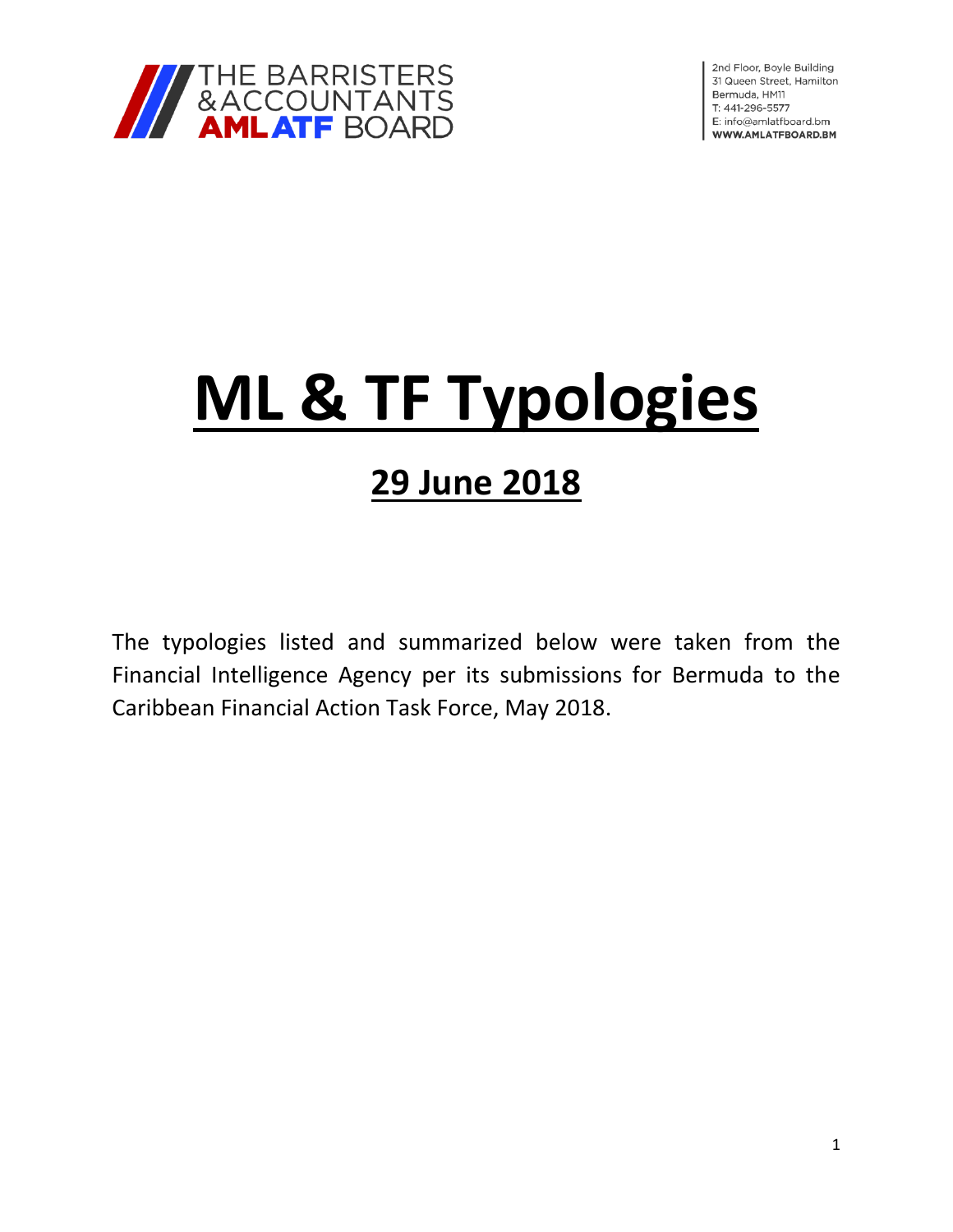

- Visitor using a hotel as a home address
- Visitor (non-local, non-resident) being in possession of a large amount of local currency
- Attempted a transaction with a money-service business which exceeded maximum daily amount an individual could transfer

#### **Case 2**

- Individual worked in a position of trust
- Superuser access to Government payment system
- Abruptly ended employment contract & left jurisdiction
- Layering of transactions found on investigation in an attempt to confuse audit trail

#### **Case 3**

- Failure to disclose relevant business interest in a company under investigation in another jurisdiction
- Use of CSP to attempt to hide or mask the business interest in companies on Island.
- A production order was issued to divulge beneficial owners once it had been confirmed an individual had benefitted from criminal conduct.

#### **Case 4**

- Foreign national accused of fraud in another jurisdiction
- Request made to FIA from another FIU about specific transactions of a local trust company relating to said foreign national.
- Subject plead guilty to ML offences in other jurisdiction
- Use of local trust company to attempt launder proceeds of crime
- Engaged a local regulatory authority to ensure AML/ATF obligations of a regulated business entity had been met

#### **Case 5**

- Dual citizenship individual involved in black market currency scheme
- Used status as dual citizen to make false declarations of both govts about moving currency across borders.
- Deposited large sums into investment products in different jurisdictions
- As a national of a North American country, individual was forbidden from investing in Bermudian investment product
- FIA received request from foreign FIU about Bermuda investment product
- After his untimely death, his widow attempted to withdraw funds. While no local prosecution the relevant Bermudian authority commenced proceedings to confiscate proceeds of crime.

2nd Floor, Boyle Building 31 Queen Street, Hamilton Bermuda, HM11 T: 441-296-5577 E: info@amlatfboard.bm WWW.AMLATFBOARD.BM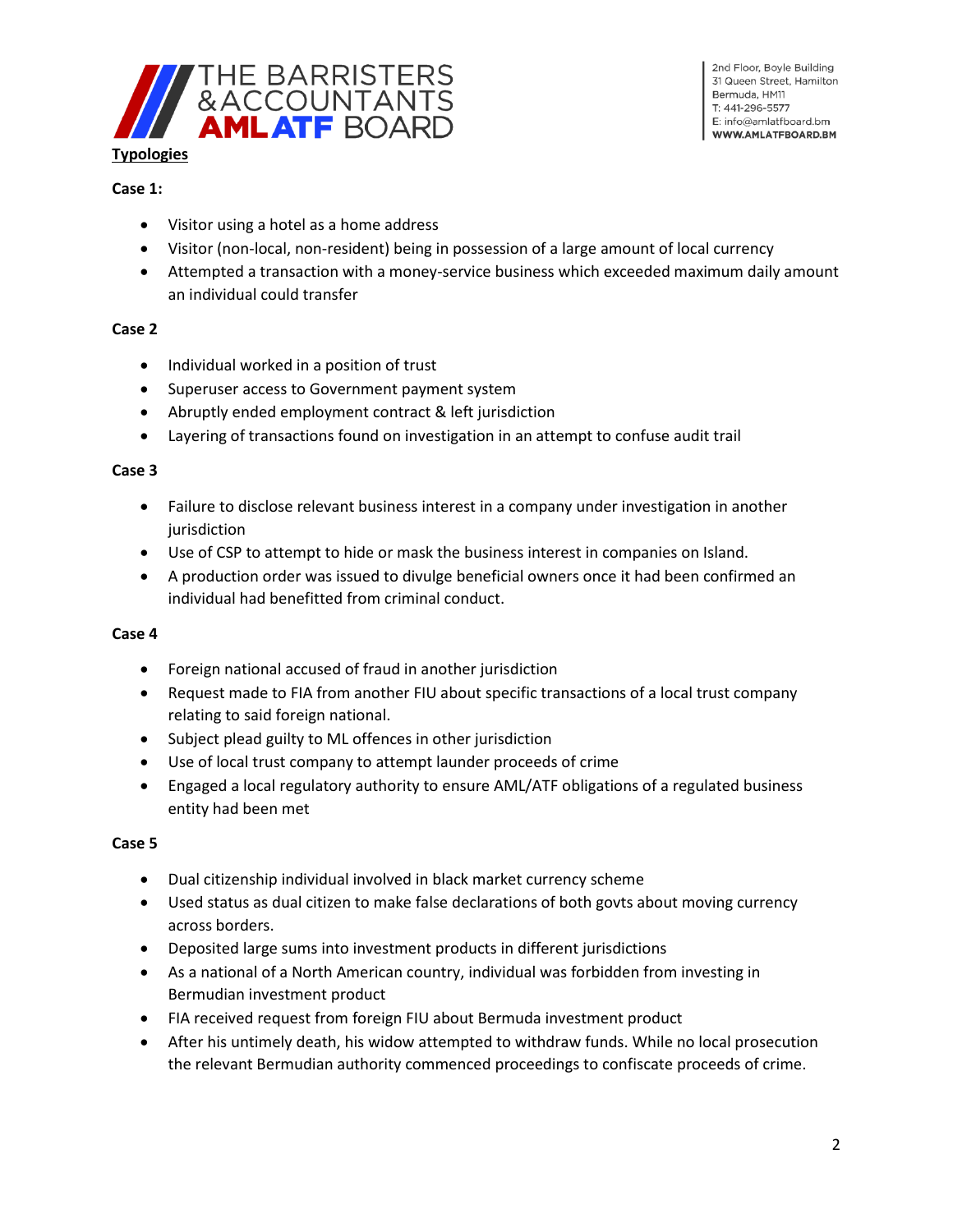

#### **Case 6**

- Foreign PEP accused of forging foreign Government documents to obtain debt and borrow hundreds of millions in name of Government.
- Layering of transactions occurred cross border by multiple relatives of the PEP.
- Ultimately, US \$2.4 million ended up in Bermuda.
- A request for MLA was made to Bermuda by the North American country to assist in forfeiting funds
- Additional requests were made resulting in the forfeiture of said funds, half of which was repatriated to the North American country, the remaining was retained by Bermuda
- The local entity which held the account was inspected by the relevant regulatory body and after identifying multiple failures in the AML/ATF process a fine of \$1.5 million was levied against said firm.
- Several years later, a follow-up inspection by the regulatory body showed little to no improvement, therefore an additional fine of \$1.5million was levied and license restrictions were put in place.

#### **Case 7**

- 2 SARs filed with FIA regarding same individual from 2 separate firms.
- All withdrawal requests amounted to \$5 million dollars and resulted in CDD being performed, which uncovered the individual was subject of an Interpol warrant for smuggling and evading government tariffs.
- Once the SARs were received, the FIA sought additional information from FIUs in other jurisdictions.
- Dissemination of information from the FIA to EA occurred due to time sensitive nature of case.
- Civil recovery proceedings were commenced once it was confirmed offences had occurred meeting the requirement of unlawful conduct under POCA for civil recovery to occur.
- The EA entered into a confidential settlement with individual by way of legal counsel,
- EA recovered \$350,000+.

- North American citizen with others operated a telemarketing scheme making false representations luring victims into fraudulent business ventures. Earning approx. USD\$11.5 million
- Subject was charged with wire fraud, mail fraud, aiding and abetting a federal offence and conspiracy to commit an offence or defraud the North American jurisdiction
- A restraint order for a Caribbean jurisdiction was issued, however a portion of the investment was held in Bermuda
- A formal request to restrain accounts was made. Information was passed on to the FIA, however no local bank accounts in subject's name were found.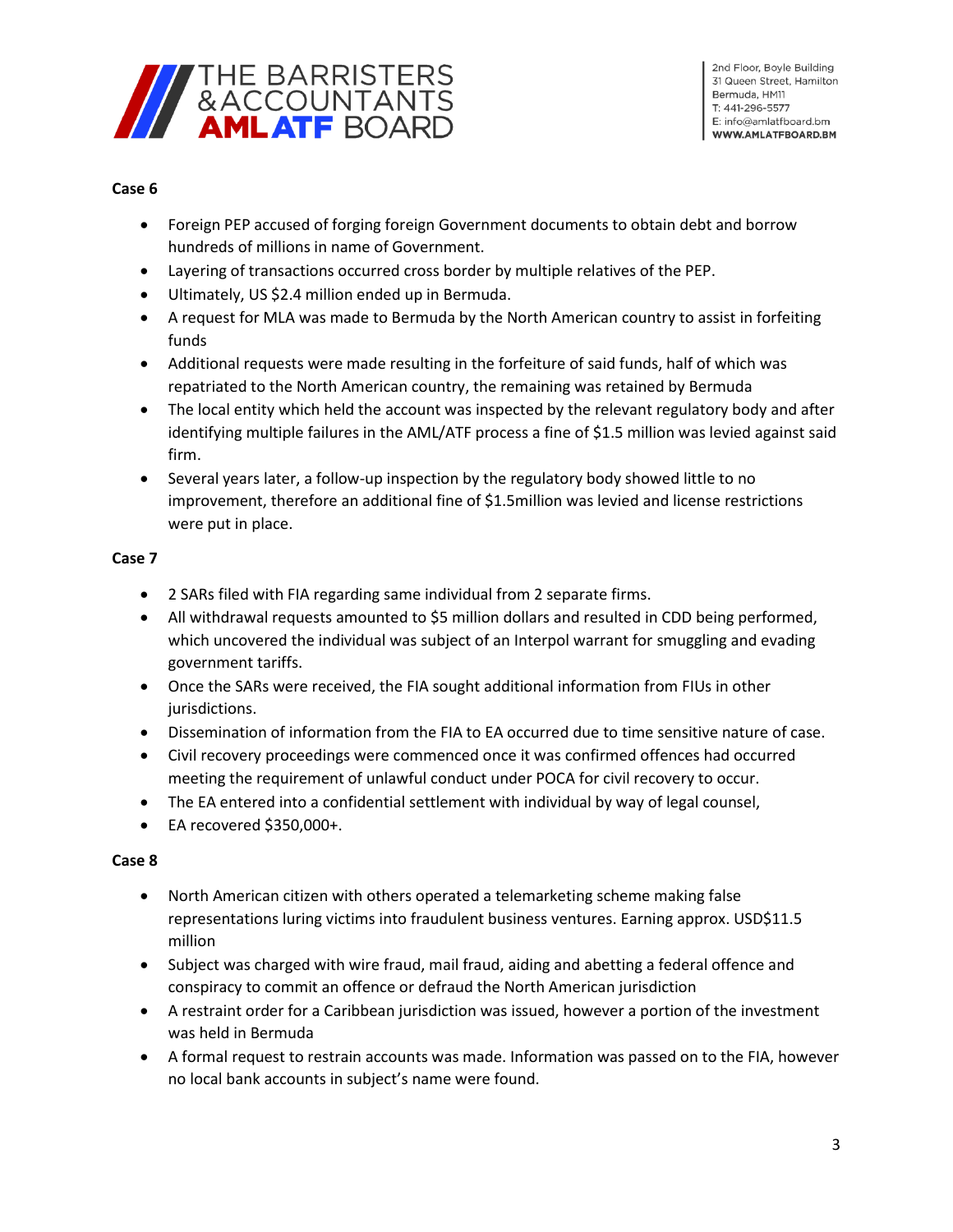

• Determined the account in question was in the nominee name of a Caribbean financial institution, as such, were subject to the original restraint order issued.

#### **Case 9**

- Bermudian individual admitted to traveling abroad to collect drugs and return them to Bermuda. Individual was unemployed with low educational capacity and deemed to be a vulnerable person.
- Admitted to being paid for traveling abroad. Surrendered cash which individual was provided with
- Determined by relevant authorities prosecution was not in the public interest.
- Information gathered from subject was added to intelligence reports for future investigations.

#### **Case 10**

- Middle Eastern national arrived on Island from Canada, which intelligence suggested was to collect large amount of cash, suspected to be proceeds of crime
- Once authorities gained entry into hotel room, BD\$700,000 and US\$126,000 was collected from room safe.
- Funds of drug trafficking moving across borders
- Additional Middle Easter male, arriving from South America was arrested on suspicion of being hired as a cash courier
- After criminal charge was dismissed, the EA applied for a freezing order related to cash recovered. Court found in favor of EA, granting the recovery of the \$826,000

- Unemployed individual with previous drug trafficking offences and current money laundering investigations attended LF Wade Intl Airport with the intention of traveling to the US
- On attempting to pass through US Customs and Border Protection (USCBP) he stated he had no commercial merchandise.
- At time of travel he was traveling with a brand-new Louis Vuitton duffle bag and a suitcase
- Based on intelligence and past convictions, subject was selected for additional screening. On xray of his suitcase, an anomaly was found. Upon further physical inspection, 2 handmade gold bars were found. On questioning, subject stated they were his and he was traveling to have them appraised. Bars were seized by USCBP as they were not declared
- Arrested on suspicion of having proceeds of crime, due to concealment and non-declaration of gold and removal of gold for purposes of conversion to cash
- However no criminal charges pursued as receipt for duffle bag was provided and confirmed rationale for his possession of gold bars.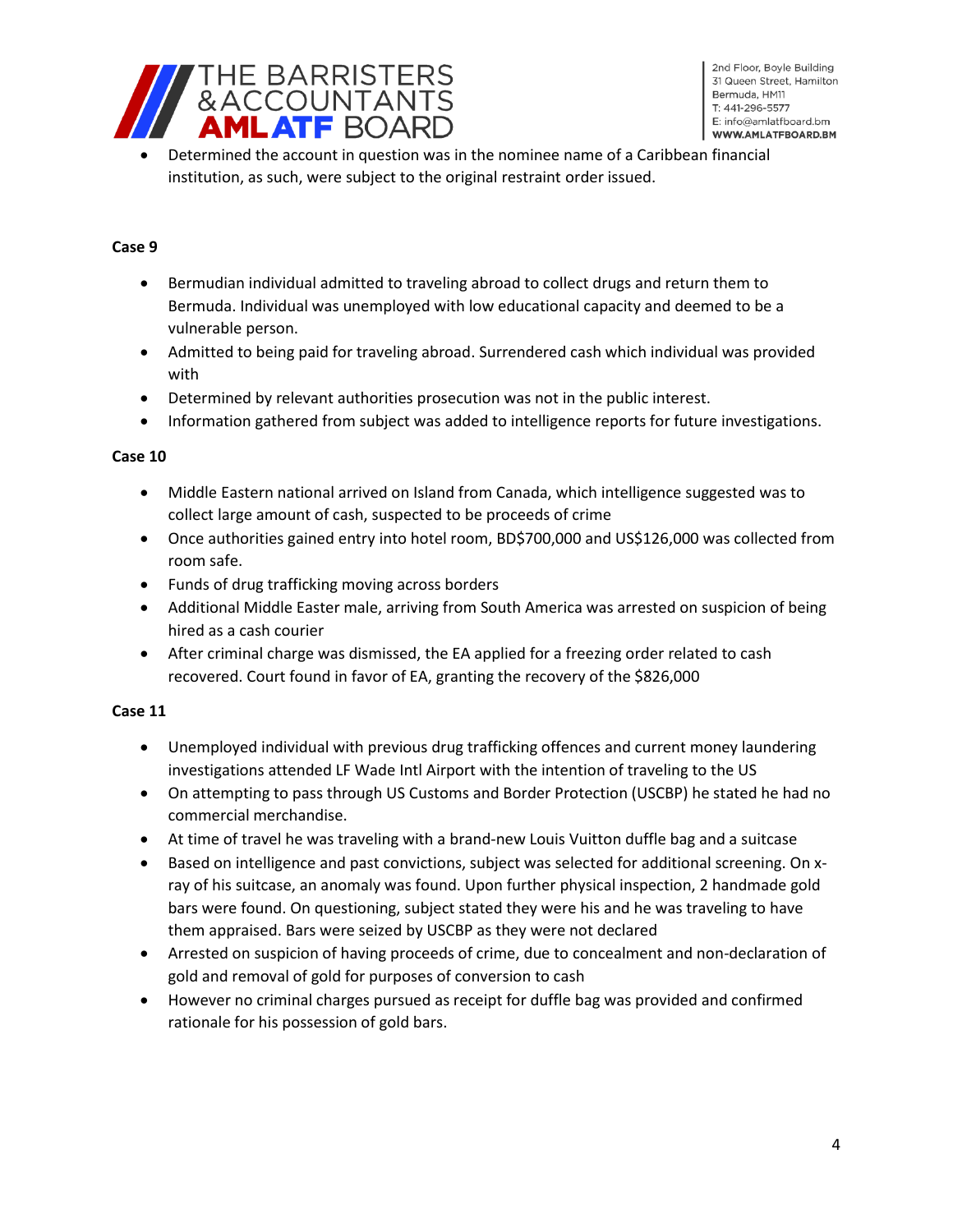

- Random check by UK Border Patrol of flight to Bermuda revealed a passenger with more than £10,000 cash in her possession. Travel was allowed due to no offence being committed in UK, however notification was made to Bermuda Customs
- On arrival, passenger attempted to exit airport without declaring any items, at which point she was stopped and questioned by Customs, to which she denied having anything to declare.
- Cash was found on baggage examination and when asked why, she stated she didn't want to pay taxes on it.
- Investigation revealed no criminal intent as evidence of legitimate source of funds was found. However civil penalty of \$1,000 was applied due to non-declaration.

#### **Case 13**

- Package being shipped to Bermuda contained suspected narcotics, on confirmation a surveillance operation was commenced and an individual was arrested when the package was collected. While on bail, the subject left the jurisdiction.
- Bermuda Customs was contacted by a Caribbean jurisdiction requesting information about 3 Bermuda nationals arriving by boat, the identity of 1 was confirmed as the subject who left Bermuda while on bail.
- Subject then left for another Caribbean jurisdiction, resulting in an alert with the Joint Intelligence Office of Caribbean Customs Law Enforcement Council. While in this jurisdiction, the subject flew to the UK. And then was traced to a  $3<sup>rd</sup>$  Caribbean jurisdiction.
- DPP in Bermuda requested extradition of subject resulting in his arrest, at which point US\$12,000 was found with his possessions.
- Upon return to Bermuda, subject was sentenced to 12 years in prison and the cash was detained as part of an ongoing investigation.

## **Case 14**

- Investigation by BPS into large-scale drug trafficking and related money laundering operation involving smurfing and currency conversion. Investigation the result of numerous SARs filed with the FIA from banking institutions
- One arrest made of an individual which revealed a lifestyle which was well beyond her legitimate income. On interrogation subject stated she'd stolen money from drug dealers. Analysis shows she'd laundered just under BD\$100,000 over a 2 year period.
- As subject had no assets, no forfeiture was made, however subject was sentenced to 18 months in prison.

- Late Friday afternoon two non-residents attended a bank and attempted to deposit BM\$300,000 into a business account to which neither had a previous connection to.
- During counting of cash, the bank's MLRO made an immediate disclosure to the BPS & FIA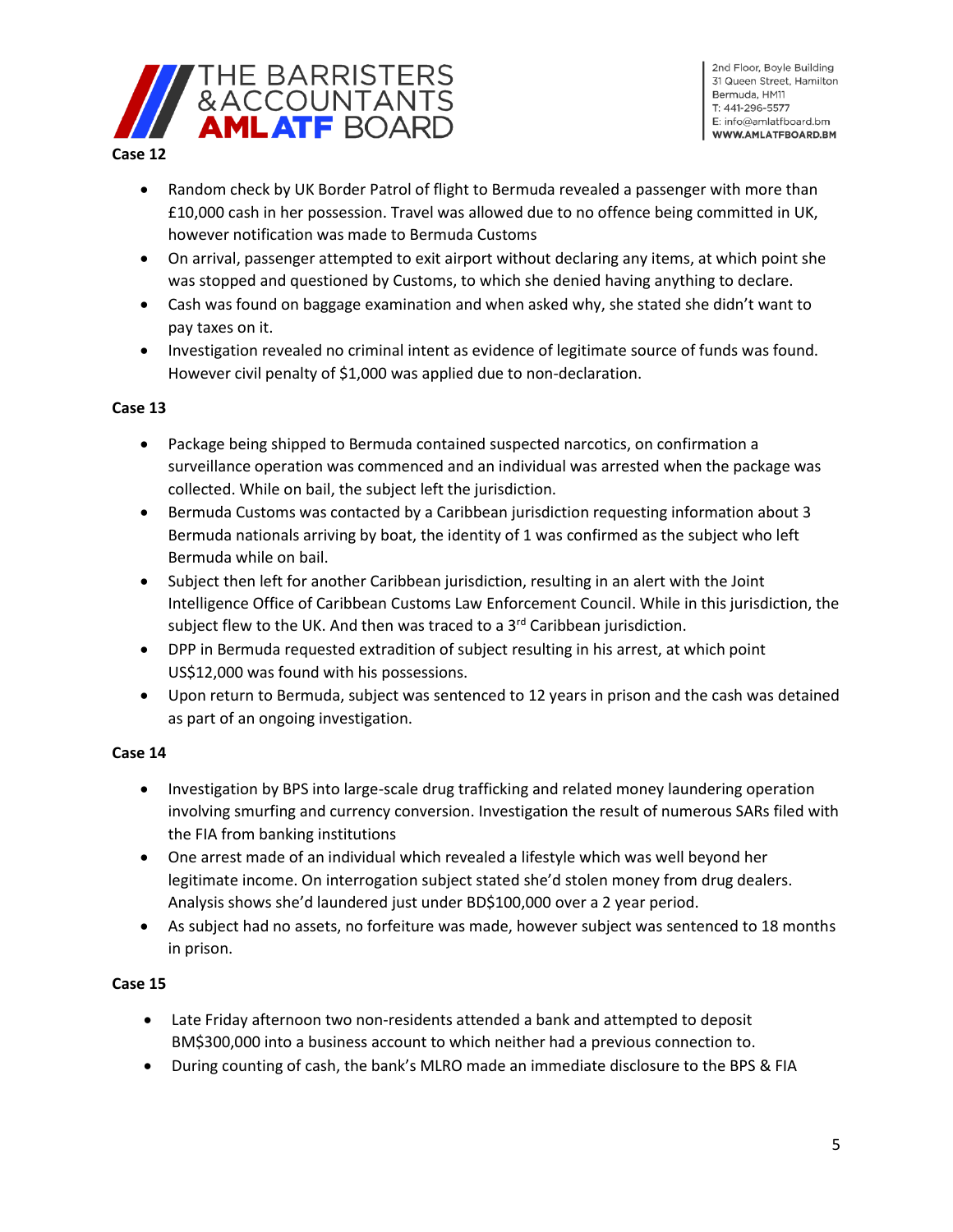

2nd Floor, Boyle Building 31 Queen Street, Hamilton Bermuda, HM11 T: 441-296-5577 E: info@amlatfboard.bm WWW.AMLATFBOARD.BM

- BPS attended the bank and questioned the men, who stated they were depositing funds for a friend.
- They were arrested and cash seized. On a search of their hotel room, an additional \$43,000 mixed US & BDA currency was found.
- No criminal proceedings were commenced, however the EA used civil forfeiture powers and \$342,583 was forfeited.
- Investigation found the account was opened by a CSP 2 years prior, the beneficial owner was a US national in the US. Upon calling the bank to inquire about a deposit he was expecting, the story which he provided was determined to be false.

#### **Case 16**

- Central American national suspected of money laundering, fraud and corruption (interim sub-National Head of Government – PEP) was accused of using his position to obtain debt and borrow over \$200million on behalf of his home country
- Subject opened an investment account in a Bermuda RFI via a well-known North American financial institution to facilitate wire transfers of large amounts of funds to Bermuda
- FIA notices for confidential information showed suspect transactions totaling \$2.7million
- Arrangements were made to send a MLA request to Bermuda from North American country for assistance in forfeiting cash
- DPP applied register warrant for forfeiture, however the Court determined this was no appropriate as a warrant in Rem is not a final Order of forfeiture.
- Relevant regulatory authority was advised and using this information to inform their onsite examination of firm.
- Matter was referred to EA, who commence an action for civil recovery of funds, which was successful. Recovered funds were shared between North American country and Bermuda.

#### **Case 17**

- US visitor on Island for short vacation
- On departure was found to have approx. BDA\$40,000 concealed in a number of ways
- Detained by USCBP and handed over to Bermuda authorities.
- Arrested by BPS and cash was seized.
- Investigation revealed a  $2^{nd}$  subject who was also arrested
- $\bullet$  At trial, 2<sup>nd</sup> subject was acquitted at the direction of the Court
- Initial subject sentenced to 18 months imprisonment
- Cash was forfeited under POCA

- Subject observed counting cash in car during BPS surveillance operation
- After being detained and searched, which revealed cash and drugs on subject. Subject's vehicle was searched multiple parcels of cash observed and drugs, as well as bankers bag of cash